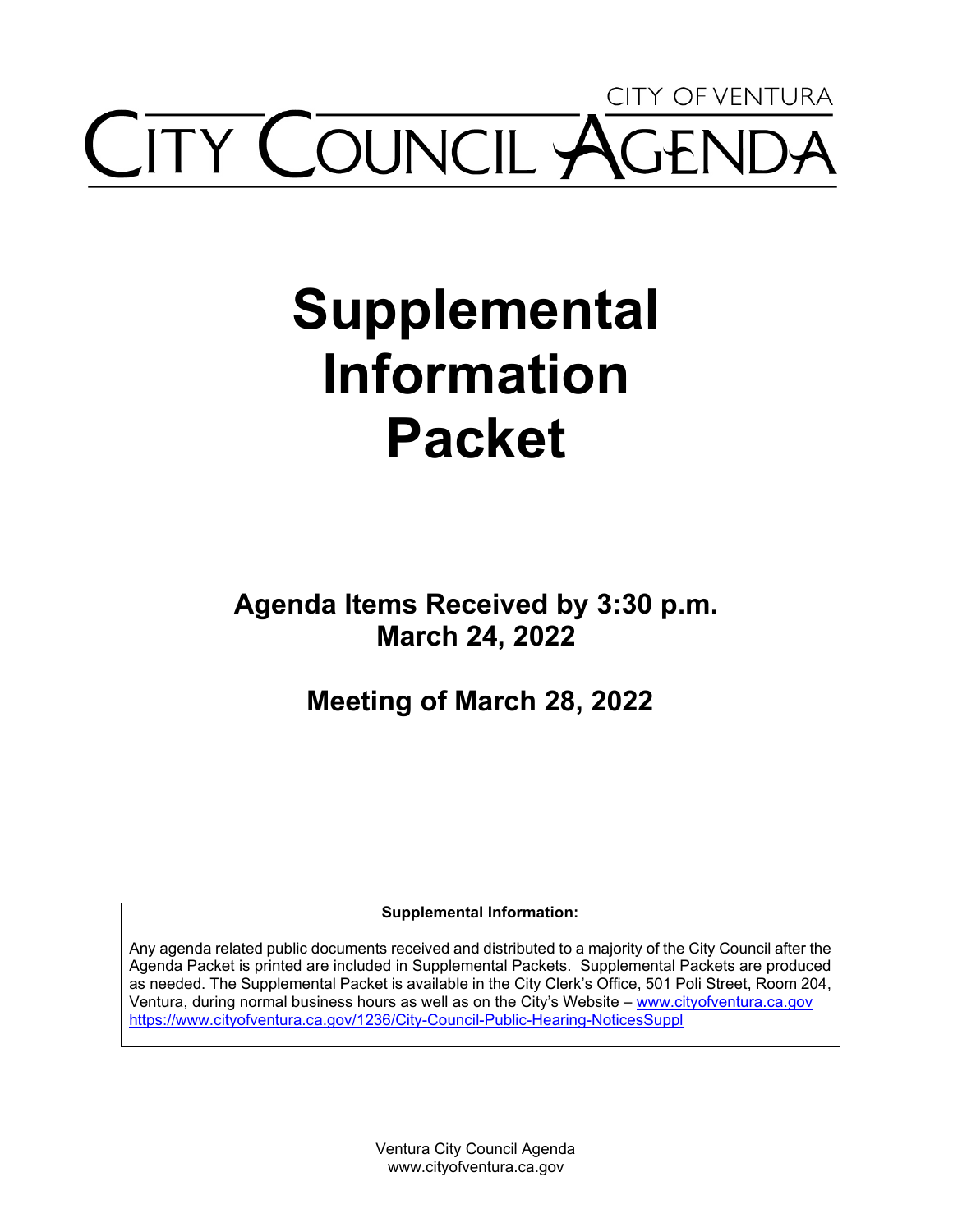#### **CITY COUNCIL**  $P$ T A F E R.

805-654-7827 · council@cityofventura.ca.gov · www.cityofventura.ca.gov

AGENDA ITEM 13A

**CITY OF** 

Date: March 22,2022 Council Action Date: March 28, 2022

**TO:** City Council

**FROM:** Sofia Rubalcava, Mayor Joe Schroeder, Deputy Mayor

**SUBJECT:** Adoption of a Resolution Appointing Andrew Heglund to the Position of City Attorney and Approving an Employment Agreement that Establishes Salary and Benefits for the Position of City Attorney

#### **RECOMMENDATION**

Adopt a resolution appointing Andrew Heglund to the position of City Attorney and approving an employment agreement that establishes salary and benefits for the position of City Attorney.

#### **DISCUSSION/ANALYSIS**

Executive search firm, Ralph Andersen & Associates, was retained to assist the City with the recruitment and selection process for the position of City Attorney. Since the retirement of the prior City Attorney Greg Diaz, Senior Assistant City Attorney Andrew Heglund has served as the Interim City Attorney.

The recruitment process resulted in a total of 14 applications for the position. Following an interview and initial screening by the recruiter, 5 candidates were invited for an interview with the City Council. Andrew Heglund was unanimously selected as the top candidate and best suited for the position.

Mr. Heglund has over 20 years of experience practicing law, including 10 years in municipal government with the cities Ventura and Bakersfield. He has served as the City's Senior Assistant City Attorney since July 2019, and since December 2021 as the Interim City Attorney. Mr. Heglund possesses a bachelor's degree from Pensacola University, a master's degree from Tabernacle Baptist Theological Seminary, and a Juris Doctorate from Regent University.

Mayor Rubalcava and Deputy Mayor Schroeder received input from the entire Council regarding the City Attorney's Employment Agreement and engaged in communications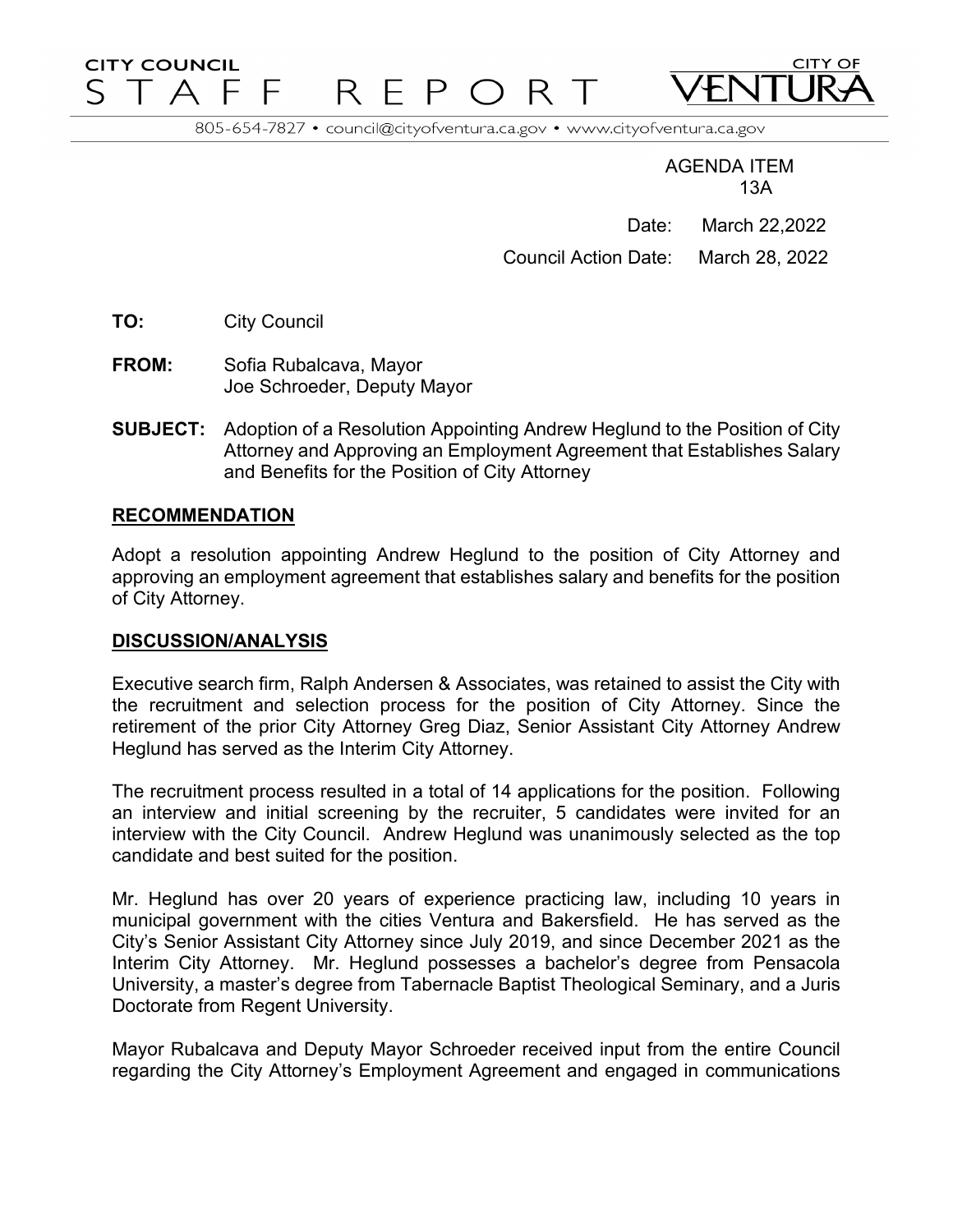Proposed Resolution Appointing City Attorney and Approving an Employment Agreement March 28, 2022 Page 2 of 2

with Mr. Heglund to finalize the terms of a proposed agreement. Those communications were successful and resulted in the draft Employment Agreement attached to this report.

It is recommended that City Attorney Andrew Heglund receive an annual salary of \$237,000, a contribution of one percent of salary per month to a 401(a) plan, \$10,000 per year to a retirement health savings plan, a vehicle allowance of \$500 per month, \$100 per month cell phone allowance, a nine-month severance package, and other benefits consistent with other executive management employees.

#### **FINANCIAL IMPACT**

The salary and benefits for Mr. Heglund is estimated to cost \$85,992 for the balance of the FY2021-2022. There are sufficient appropriations in the FY 2021-2022 General Fund budget to support the cost of this position.

| <b>Compensation for City Attorney</b> |                        |                      |       |               |                                   |  |
|---------------------------------------|------------------------|----------------------|-------|---------------|-----------------------------------|--|
|                                       | <b>ESTIMATED COST:</b> |                      |       | \$85,992.00   |                                   |  |
|                                       | <b>FUND</b>            | DEPARTMENT PROJECT   |       | <b>AMOUNT</b> | <b>AVAILABLE</b><br><b>BUDGET</b> |  |
|                                       |                        | <b>City Attorney</b> | 10600 | \$85,992.00   | <b>YES</b>                        |  |
|                                       |                        |                      |       |               |                                   |  |
| TOTAL FY 2021-2022                    |                        |                      |       | \$85,992.00   |                                   |  |
|                                       |                        |                      |       |               |                                   |  |

#### **ALTERNATIVES**

Approve a different salary for City Attorney Heglund.

Prepared by: Elizabeth Foushee, Human Resources Project Manager

#### **ATTACHMENT(S):**

A Proposed Resolution approving City Attorney Andrew Heglund's Employment Agreement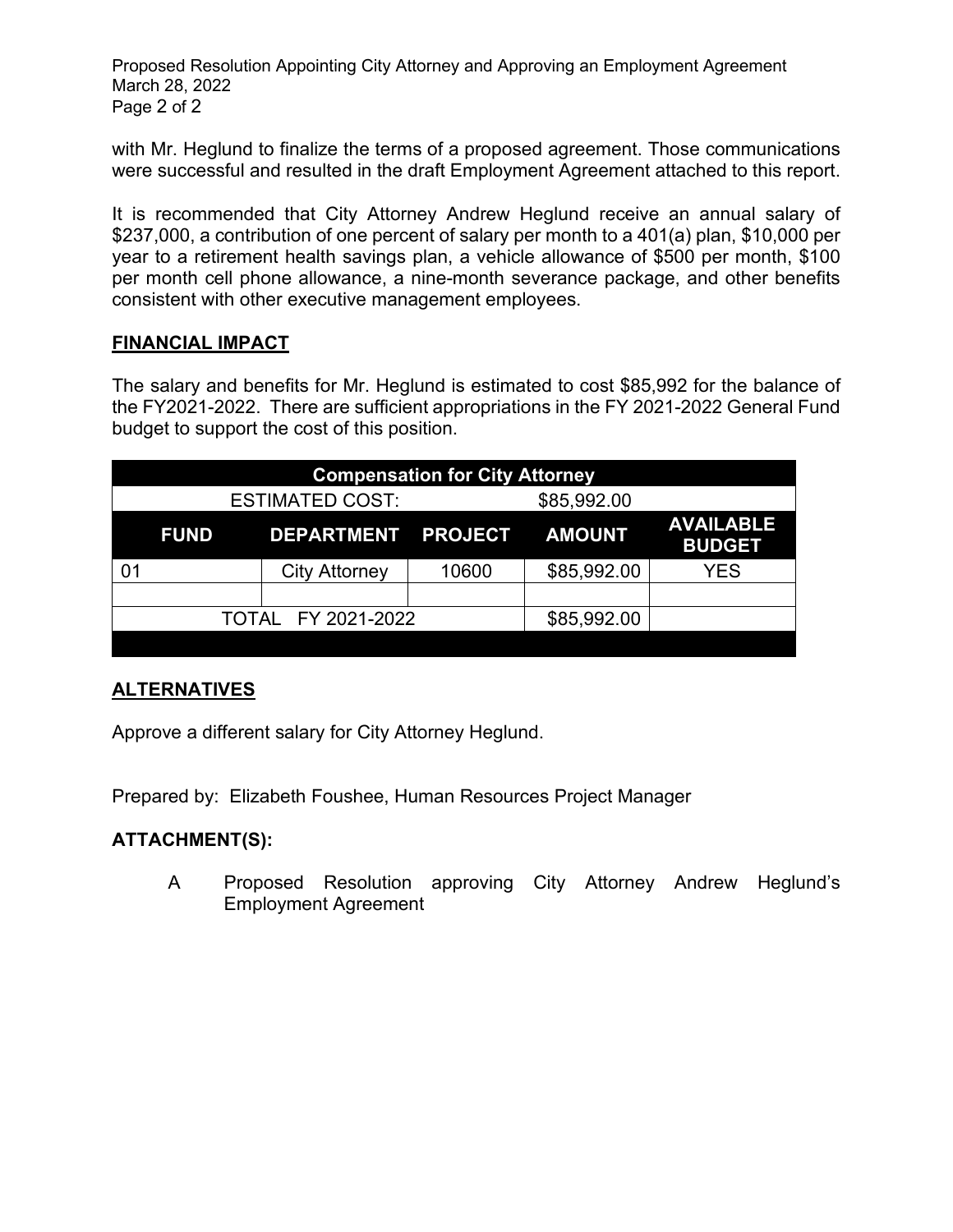#### **ATTACHMENT A**

#### RESOLUTION NO. 2022-

A RESOLUTION OF THE CITY COUNCIL OF THE CITY OF SAN BUENAVENTURA, CALIFORNIA, APPOINTING ANDREW HEGLUND TO THE POSITION OF CITY ATTORNEY AND APPROVING AN EMPLOYMENT AGREEMENT ESTABLISHING SALARY AND BENEFITS IN CONNECTION WITH SAID APPOINTMENT

WHEREAS, the City Council of the City of San Buenaventura desires to make an appointment to the position of City Attorney.

BE IT RESOLVED by the City Council of the City of San Buenaventura as follows:

SECTION 1. Andrew Heglund is hereby appointed to the position of City Attorney effective upon adoption of this Resolution, at an annual salary of \$237,000.

SECTION 2. The Employment Agreement, attached hereto as Exhibit A, is hereby approved. The Mayor is authorized to execute the said Employment Agreement on the City's behalf. All other benefits for the position of City Attorney shall be as provided for in the Agreement and/or in accordance with the current Salary and Benefits Resolutions, and successor resolutions for Executive Management employees.

PASSED AND ADOPTED this day of  $\qquad \qquad , 2022.$ 

Sofia Rubalcava, Mayor

 $\mathcal{L}=\{1,2,3,4,5\}$ 

ATTEST

Tracy Oehler, MMC City Clerk

\_\_\_\_\_\_\_\_\_\_\_\_\_\_\_\_\_\_\_\_\_\_\_\_\_\_\_\_

A09-\_\_\_\_\_\_\_\_\_\_\_\_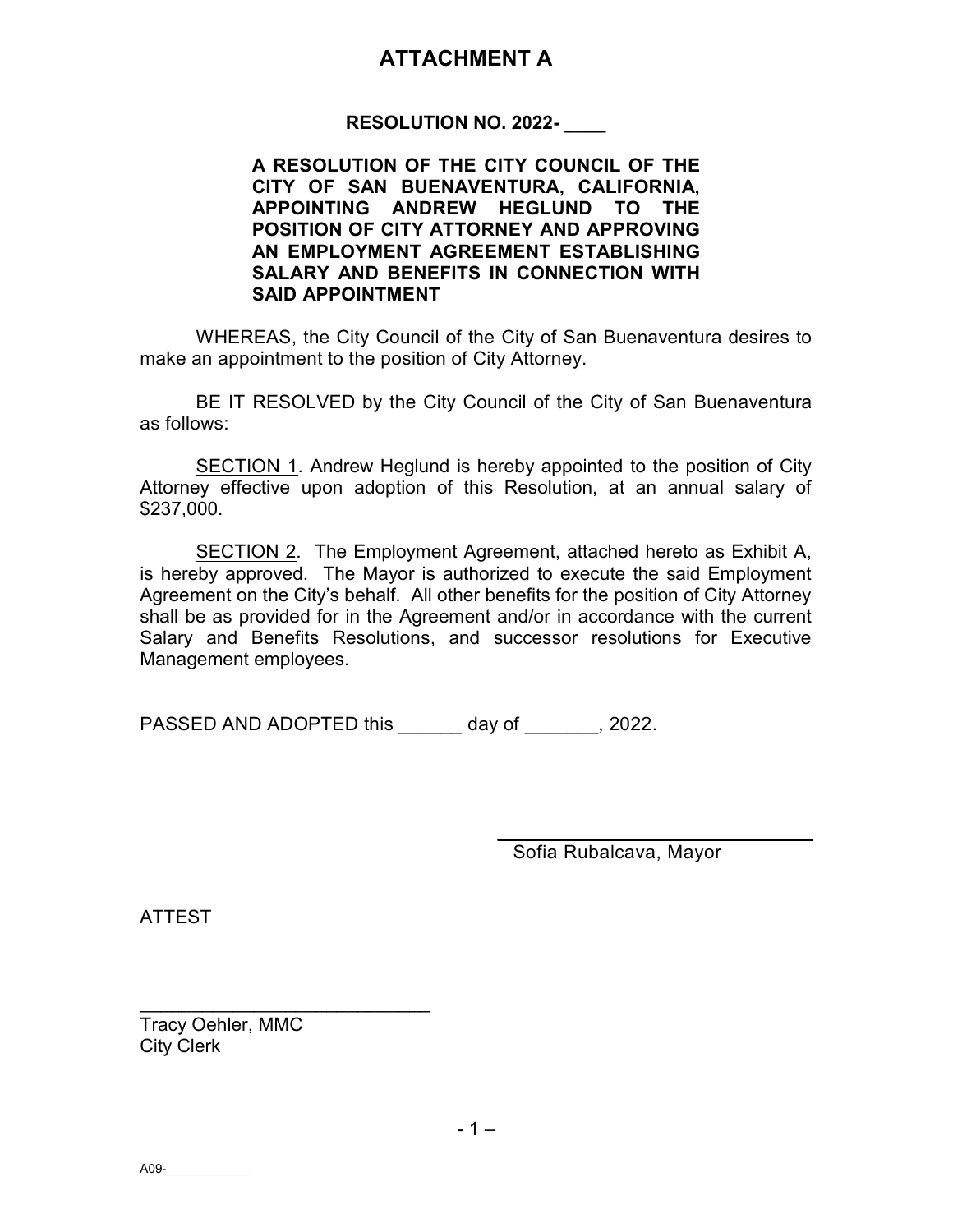|  | RESOLUTION APPROVED AS TO FORM |                |
|--|--------------------------------|----------------|
|  | By: Gena Bums                  | March 25, 2022 |
|  | Date                           |                |

ATTACHMENT(S)

EXHIBIT A City Attorney's Employment Agreement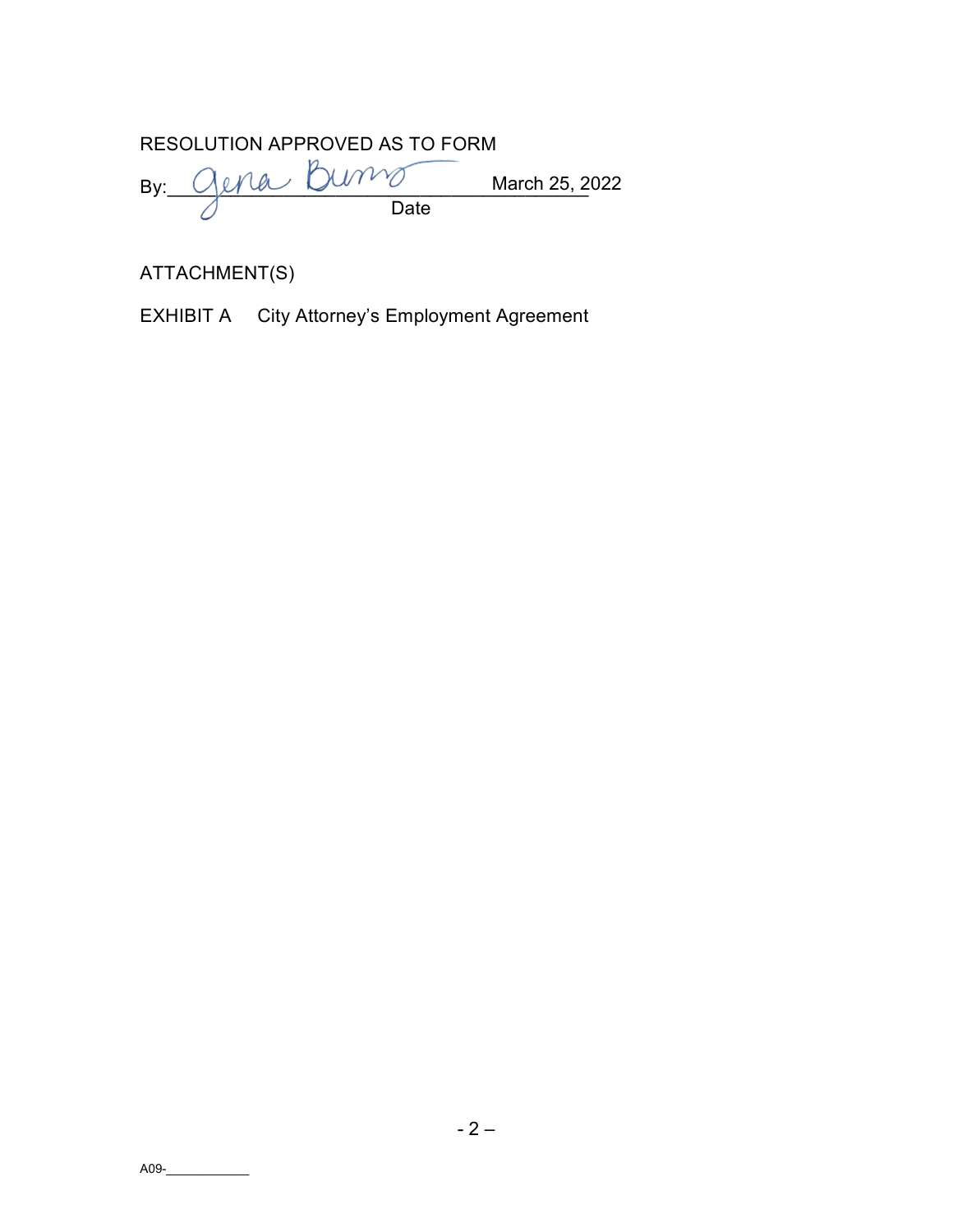### **EXHIBIT A**

#### EMPLOYMENT AGREEMENT

THIS AGREEMENT is between the City of San Buenaventura, a municipal corporation and chartered city ("City") and Andrew Heglund ("City Attorney"). It is effective upon adoption of the Resolution to appoint City Attorney.

This Agreement is entered into on the basis of the following facts, among others:

A. City, acting by and through its duly elected City Council, desires to employ Andrew Heglund as its City Attorney subject to the terms and conditions set forth in this Agreement and in the Charter of the City of San Buenaventura (the "Charter").

B. City Attorney has nearly 20 years of experience practicing law, including 10 years in municipal government with the cities of Ventura and Bakersfield.

C. City and City Attorney desire to establish specific terms and conditions relating to compensation and benefits, performance evaluations, and related matters.

D. The Charter provides, among other things, that the City Attorney shall be appointed by the City Council and that he may be removed at the pleasure of the City Council.

E. City Attorney desires a predictable amount of severance notice and severance pay should his employment be terminated.

F. City, mindful of the frequency, administrative disruption, and expense of employment-related litigation, desires to prevent litigation arising from any termination of the employment relationship with City Attorney.

BASED UPON THE FOREGOING, CITY AND ANDREW HEGLUND AGREE AS FOLLOWS:

1. Employment. City hereby appoints City Attorney and City Attorney hereby accepts the appointment and employment for an indefinite term commencing March 28, 2022 unless otherwise terminated pursuant to the terms of this Agreement.

2. Duties of City Attorney. City Attorney shall perform the duties established for the City Attorney by the Charter, San Buenaventura Municipal Code, direction of the City Council, or as otherwise provided by law, ordinance, or regulation.

2.1 Full Energy and SkilI. City Attorney shall devote his full energy, skill, ability, and productive time to the performance of City Attorney's duties.

2.2 No Conflict. City Attorney shall not engage in any employment, activity, consulting service, or other enterprise, for compensation or otherwise, which is actually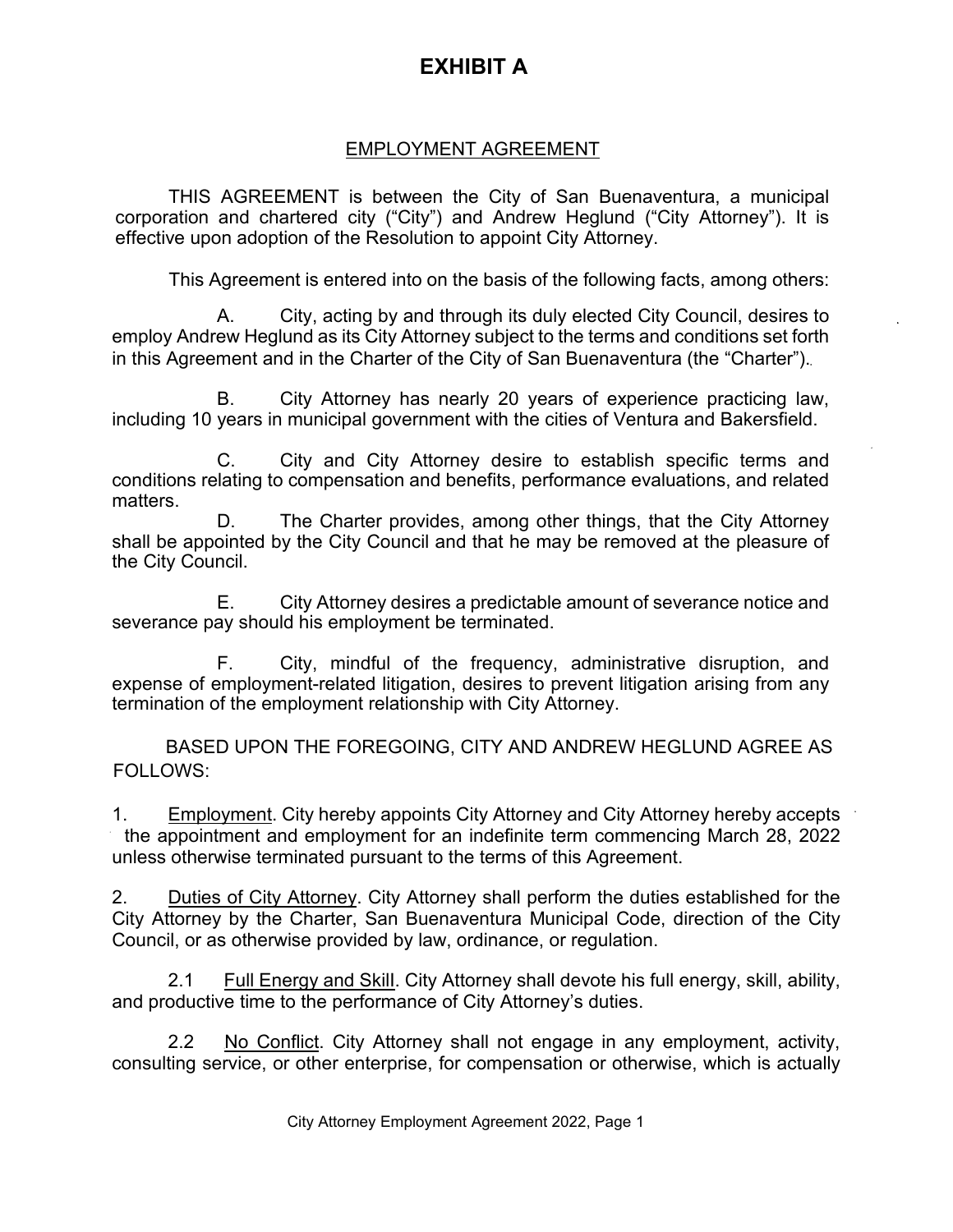or potentially in conflict with, inimical to, or which interferes with the performance of City Attorney's duties.

2.3 Permission Required for Outside Activities. City Attorney shall not engage in any employment, activity, consulting service, or other enterprise, for compensation or otherwise, without the express permission of the City Council.

3. Term. The terms of this Agreement shall be from the Effective Date and shall remain in effect until terminated by either party in accordance with this Agreement.

4. Compensation. City Attorney shall be compensated as provided in this Section 4.

4.1 Compensation. City Attorney shall receive a base annual salary of \$237,000.00 ("Annual Salary"), paid at the regular intervals customarily paid by the City, with appropriate deductions.

4.2 Performance Reviews and Salary Adjustments. The City Council shall meet for the express purpose of evaluating the performance of the City Attorney within six (6) months of his date of hire. A performance review will be completed after the first year of employment and annually thereafter beginning in April 2023.

4.3 At the discretion of the City Council, this Agreement may be amended to incorporate any salary and/or benefit adjustments granted, provided, or required by the City Council and/or City's compensation policies on the same basis as applied to the Executive Unit employees of the City of San Buenaventura.

4.4 In addition, in April of each year beginning April 2023, City shall review employee's base salary to consider a reasonable increase based upon such factors as cost of living, meritorious performance, budget, compensation of public attorneys in comparable jurisdictions, application resolution(s) and any other relevant factors. Such adjustments, if any shall be made pursuant to a lawful action of the City Council in such event. City and City Attorney agree to execute an amended employment agreement incorporating the adjusted salary.

4.5 In no event shall the City Attorney be paid less than the salary set forth in section 4.1 of this Agreement except by mutual written agreement between the City and City Attorney.

4.6 For the purposes of California public employee compensation law, City Attorney's compensation is considered indefinite with respect to the time period prior to any specific adjustment that may be approved by the action of the City Council.

5. Benefits and Allowances. City Attorney shall receive the following benefits and allowances.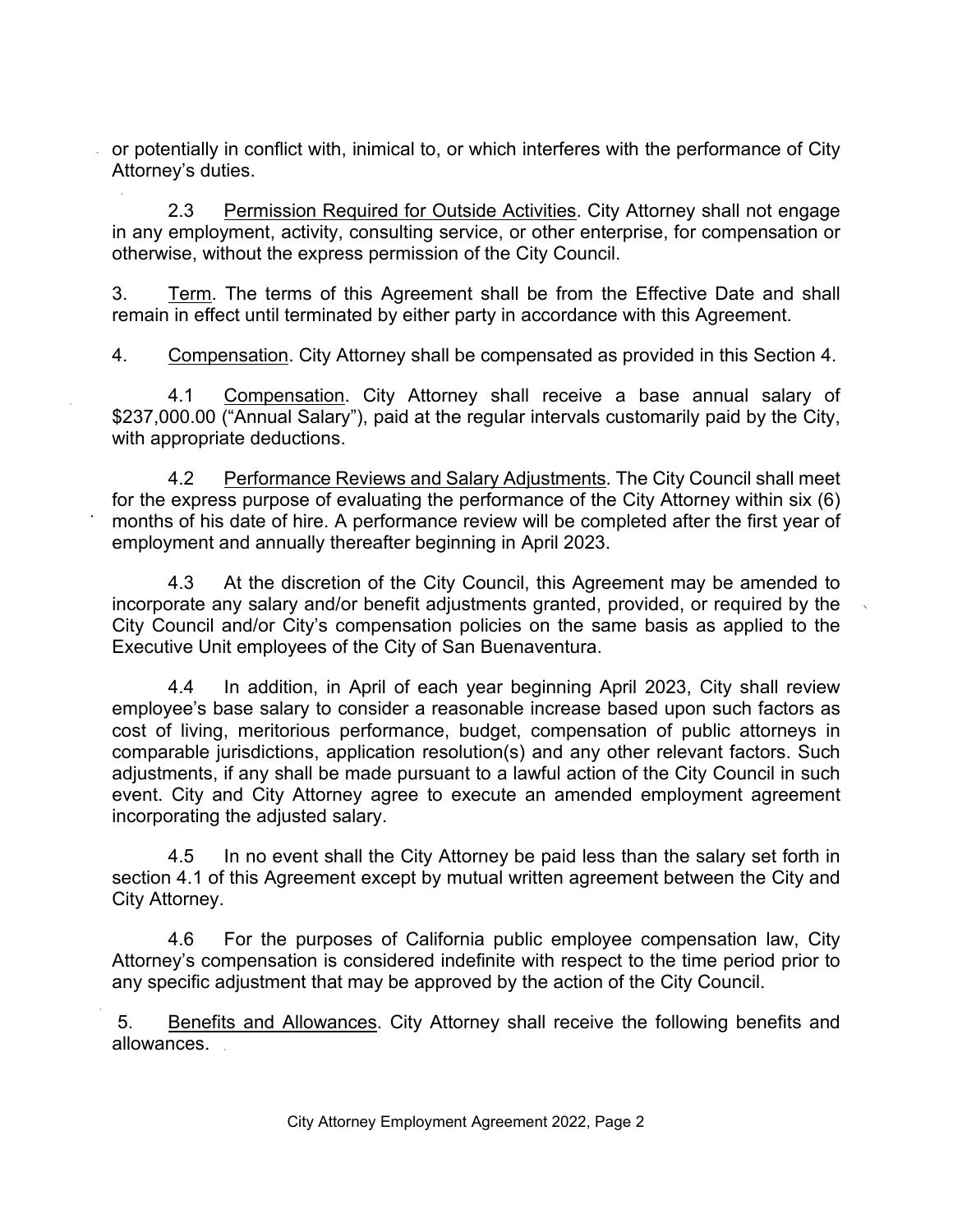5.1 Vacation and Administrative Leave. Upon the effective date of the Agreement, Employee shall retain City Attorney's balance of Vacation and Administrative Leave hours in the amount the City Attorney has accrued up and to including the day prior to the effective date of this Agreement. In addition, upon the effective date of this Agreement, City Attorney shall accrue Vacation Leave and Administrative Leave consistent with an accrual rate no less than the rate at which City Attorney accrued Vacation and Administrative Leave prior to the effective date of this Agreement, which shall continue to accrue at no less than the rate in place for other Executive Unit employees. City Attorney's rights to accrue, carryover, use, cash out and recover at termination his accrued but unused Vacation Leave shall be the same as other Executive Unit employees and/or as required by applicable law.

5.2 City Attorney shall notify the City Council of any vacation or other absences lasting longer than one day.

5.3 Standard Benefits and Allowances. City Attorney shall receive all benefits and allowances in accordance with the City's standard benefit package for employees in the Executive Unit, and such benefits shall commence in accordance with such provisions regularly maintained by the City and in effect at the time this Agreement becomes effective. If there is discrepancy between this Section of the Agreement and the City's standard benefit package for employees in the Executive Unit, the City Attorney will receive the greater offered benefits.

5.4 Automobile Allowance. City Attorney shall receive a car allowance in the amount of \$500.00 per month.

5.5 Cellular Phone Allowance. City Attorney shall receive a cellular phone allowance in the mount of \$100.00 per month.

- 5.6 Retirement Contributions.
	- i. City shall contribute the equivalent of one percent (1%) of the Annual Salary to be paid in bi-weekly installments into a 401a Deferred Compensation account. City will contribute \$10,000.00 per year to be paid in bi-weekly installments into a Retirement Health Savings Plan. Both plans are administered by MissionSquare Retirement, and the City shall pay reasonable set-up fees for such plans. Accounts may be established to allow City Attorney to make matching contributions should he so desire.
	- ii. City shall provide City Attorney with CalPERS retirement benefits, subject to a City Attorney-paid contribution, in the same amount and manner as is paid by Miscellaneous City employees in the Executive Unit. The City shall provide City Attorney with all deferred compensation contribution benefits in accordance with the City's standard benefit package for employees in the Executive Unit, and

City Attorney Employment Agreement 2022, Page 3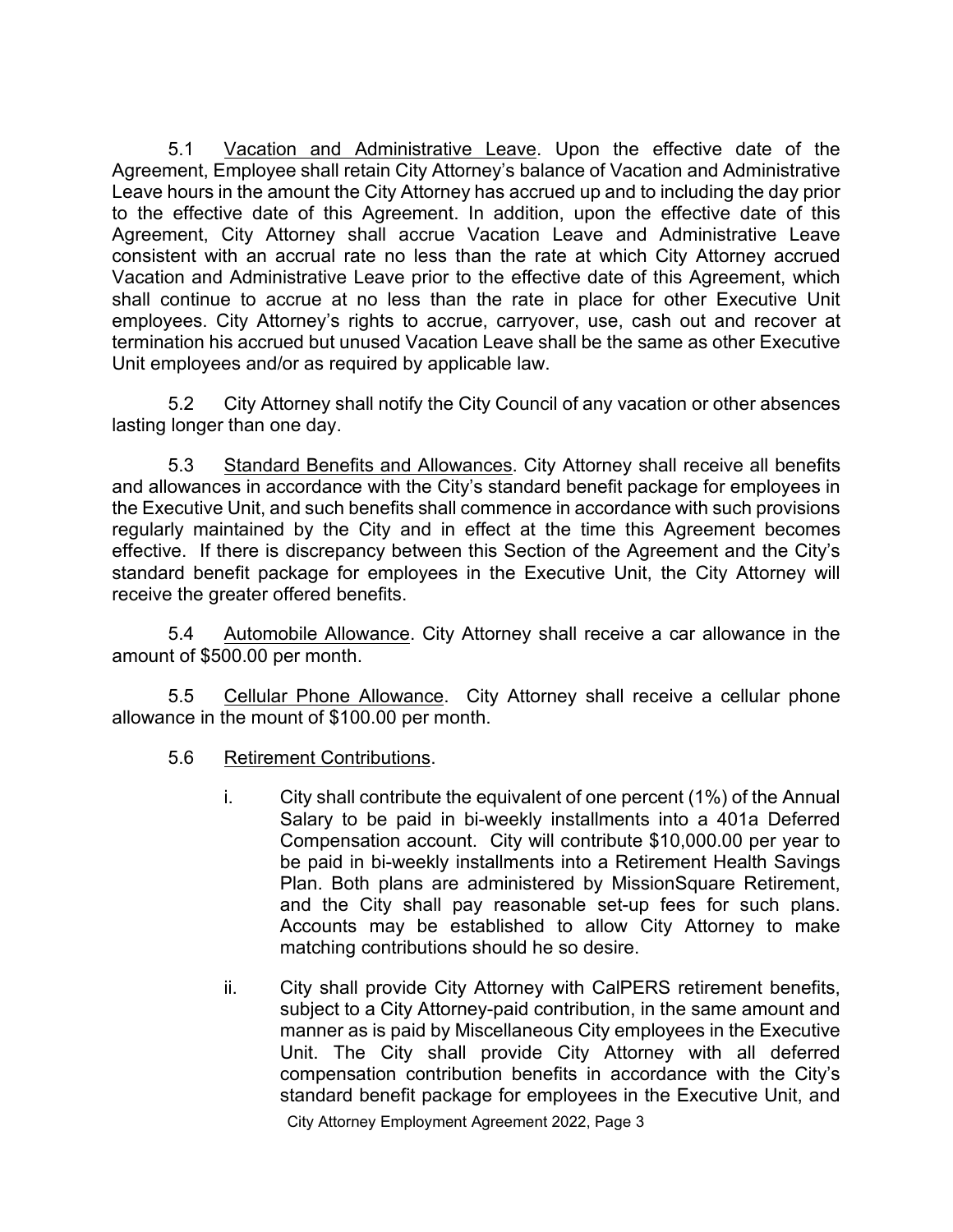such benefits shall commence in accordance with such provisions regularly maintained by the City and in effect at the time this Agreement becomes effective.

6. Affiliated Organizations. City will pay the reasonable membership fees of organizations of which City Attorney chooses to be a member which are designed to enhance and/or contribute to his knowledge of municipal law, all to be paid from and within the budgetary limitations of the City Attorney's Office. Conference participation may include the League of California Cities annual conference and City Attorneys' Department annual conference.

7. Additional Expenses of Employment. City shall pay the following usual and customary employment expenses:

7.1 The cost of any fidelity or other bonds required by law for the City Attorney.

7.2 The cost to defend and indemnify City Attorney to the full extent of the law as provided by the California Tort Claims Act (Government Code sections 810, et seq.), or otherwise to the extent allowed by law.

7.3 Annual membership fee for membership in the State Bar of California.

8. Duration of Employment. City Attorney understands and agrees that he has no constitutionally protected property or other interest in his employment as City Attorney. He understands and agrees that he works at the will and pleasure of the City Council and that he may be terminated, or asked to resign at any time, with or without cause, subject to any limitations, which are now, or which may in the future, be included within the City Charter and this Employment Agreement.

8.1 Severance Pay. If City Attorney is asked to resign or is terminated as City Attorney, he shall receive a cash payment equivalent to the sum of (i) his then-current monthly salary multiplied by nine; (ii) the cash value as determined by City, of his monthly non-salary benefits multiplied by nine; (iii) The monthly non-salary benefits shall be those specified in Section 5. All normal withholdings as required by law shall be made with respect to any amounts paid under this Section. For the purposes of this Section, the failure to renew as provided in Section 1 or the ending of a term of the Contract without renewal shall be deemed termination requiring the payment of severance. This section is expressly limited by the Government Code sections 52360 and 52361.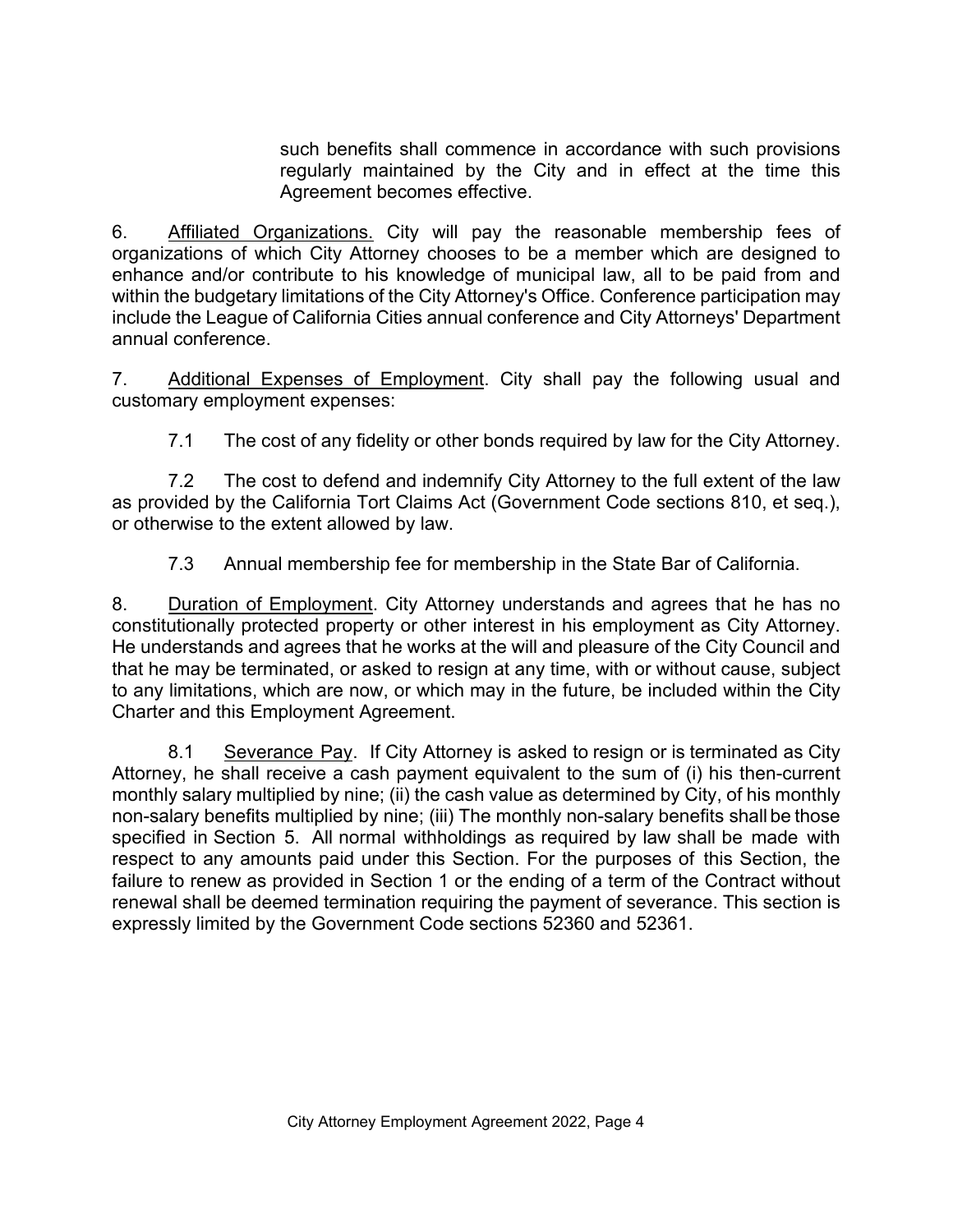8.2 Crime Involving Abuse of Office or Position. Pursuant to California Government Code Sections 53243, 53243.1, and 53243.2, which became effective on January 1, 2012, if the City Attorney is convicted of a crime involving an abuse of his office or position, all the following shall applyif:

- i. City Attorney is provided administrative leave pay pending an investigation, he shall be required to fully reimburse City such amounts paid;
- ii. City pays for the criminal legal defense of City Attorney (which would be in City's sole discretion, as it is generally not obligated to pay for a criminal defense), he shall be required to fully reimburse City such amounts paid; and,
- iii. This Agreement is terminated, any Severance Pay related to the termination that City Attorney may receive from City shall be fully reimbursed to City or void if not yet paid to him.

For purposes of Section 9.4 of this Agreement, abuse of office or position means either:

- i. An abuse of public authority, including waste, fraud, and violation of the law under color of authority; or
- ii. A crime against public Justice, including but not limited to, a crime described in Title 7 (commencing with section 92) of Part 1 of the Penal Code.
- 9. Miscellaneous

9.1 Entire Agreement/Amendment. This Agreement constitutes the entire understanding and agreement between the parties as to those matters contained in it, and supersedes any and all prior or contemporaneous agreements, representations, and understandings of the parties. This Agreement may be amended at any time by mutual agreement of the parties, but any such amendment must be in writing, dated and signed by the parties.

9.2 Notices. All notices pursuant to this Agreement shall be hand-delivered or delivered by first class mail and shall be deemed delivered on the date of mailing. All notices to the City shall be addressed to the Mayor of the City of San Buenaventura. All notices to City Attorney shall be addressed either to City Attorney's residence address as then on file with the City or to City Attorney's business address at the City.

9.3 Applicable Law Venue. This Agreement shall be interpreted according to the laws of the State of California. Venue of any action regarding this Agreement shall be in the proper court in Ventura County.